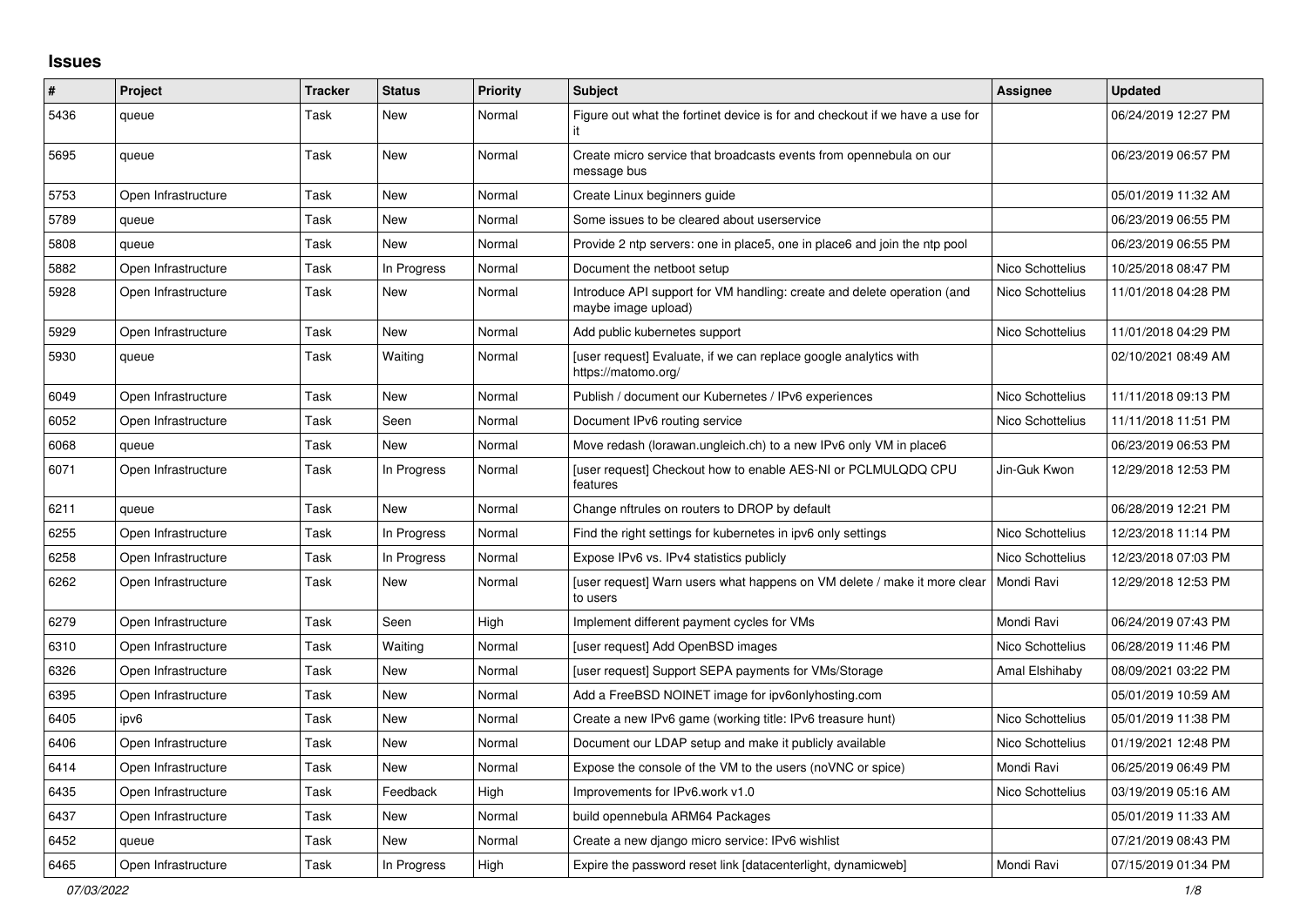| $\vert$ # | Project             | <b>Tracker</b> | <b>Status</b> | <b>Priority</b> | Subject                                                                                          | <b>Assignee</b>       | <b>Updated</b>      |
|-----------|---------------------|----------------|---------------|-----------------|--------------------------------------------------------------------------------------------------|-----------------------|---------------------|
| 6466      | Open Infrastructure | Task           | New           | Normal          | Fix the link in the password reset E-Mail [dynamicweb]                                           | William<br>Colmenares | 06/26/2019 04:28 PM |
| 6467      | Open Infrastructure | Task           | New           | Low             | Add 2FA as an optional login security measurement                                                | William<br>Colmenares | 03/19/2019 01:42 PM |
| 6468      | Open Infrastructure | Task           | New           | Normal          | When creating an account: Explain to the user that they get an activation<br>mail                | William<br>Colmenares | 06/25/2019 05:31 PM |
| 6519      | queue               | Task           | New           | Urgent          | Stabilisation spring 2019                                                                        |                       | 06/26/2019 12:07 PM |
| 6541      | Open Infrastructure | Task           | In Progress   | Normal          | Monitor fans and power supplies                                                                  | Nico Schottelius      | 01/19/2021 12:48 PM |
| 6625      | queue               | Task           | Feedback      | Normal          | Fix our dkim setup                                                                               | Nico Schottelius      | 10/17/2019 10:29 AM |
| 6679      | queue               | Task           | New           | Normal          | Create ungleich game, a flask based game to show system engineering<br>skills                    |                       | 11/06/2019 11:54 AM |
| 6685      | queue               | Task           | New           | Normal          | Implement game challenges 1-6                                                                    |                       | 06/23/2019 07:02 PM |
| 6693      | Open Infrastructure | Task           | In Progress   | Normal          | Document internal networking support, console features, floating IP options                      | Nico Schottelius      | 05/16/2019 03:55 PM |
| 6696      | Open Infrastructure | Task           | New           | Normal          | Update documentation / instructions on how to login to a new VM                                  | Nico Schottelius      | 05/17/2019 11:03 AM |
| 6708      | Open Infrastructure | Task           | New           | Normal          | Create infrastructure usable for IPv6 workshops                                                  | Nico Schottelius      | 05/19/2019 07:34 PM |
| 6712      | Open Infrastructure | Task           | New           | Normal          | Rework public key management on the DCL website                                                  |                       | 05/20/2019 09:27 PM |
| 6720      | Open Infrastructure | Task           | New           | Normal          | Create a proxy to reduce latency of package downloads                                            |                       | 05/22/2019 04:22 PM |
| 6727      | Open Infrastructure | Task           | New           | Normal          | Create a terraform provider                                                                      |                       | 05/23/2019 04:12 PM |
| 6762      | Open Infrastructure | Task           | New           | High            | Allow IPv6 only hosts to properly send emails to IPv4 only hosts                                 | Nico Schottelius      | 06/03/2019 04:18 PM |
| 6763      | Open Infrastructure | Task           | Seen          | Normal          | Mirror debian (maybe from / with help of debian.ethz.ch)                                         | Yury Komarov          | 06/18/2019 03:13 PM |
| 6780      | Open Infrastructure | Task           | New           | Normal          | Create an RFC for ungleich-otp                                                                   | Mondi Ravi            | 06/08/2019 05:07 PM |
| 6794      | Open Infrastructure | Task           | In Progress   | Urgent          | Find out why request tracker crashes from time to time and fix it                                | Yury Komarov          | 07/08/2019 03:33 PM |
| 6810      | queue               | Task           | New           | Normal          | Add a wireguard prometheus exporter to our infrastructure                                        |                       | 07/17/2019 07:06 PM |
| 6811      | queue               | Task           | New           | Normal          | Create a new easy to use cloud / vmm manager [project name: Kraut<br>cloud, crown cloud, ucloud] |                       | 06/09/2019 02:28 AM |
| 6857      | Open Infrastructure | Task           | In Progress   | Normal          | Create ucloud-firewall                                                                           | Nico Schottelius      | 07/01/2020 11:46 AM |
| 6869      | Open Infrastructure | Task           | In Progress   | High            | Challenge OpenStack and OpenNebula with ucloud                                                   | Nico Schottelius      | 08/09/2021 03:20 PM |
| 6877      | Open Infrastructure | Task           | In Progress   | High            | Start the first VMs on place9 cluster using ucloud (ucloud v1)                                   | Nico Schottelius      | 08/30/2019 12:09 PM |
| 6897      | Open Infrastructure | Task           | In Progress   | Normal          | Create ucloud-image service                                                                      |                       | 12/01/2020 02:48 PM |
| 6899      | Open Infrastructure | Task           | In Progress   | Normal          | Create ucloud-file-scan service                                                                  |                       | 12/01/2020 02:43 PM |
| 6900      | Open Infrastructure | Task           | In Progress   | Normal          | Allow creating an image from a file in ucloud-api and ucloud-cli                                 |                       | 12/01/2020 02:43 PM |
| 6903      | Open Infrastructure | Task           | Seen          | Normal          | Create a cdist type for files.datacenterlight.ch                                                 | Nico Schottelius      | 06/11/2020 09:34 AM |
| 6904      | Open Infrastructure | Task           | In Progress   | Normal          | Implement ucloud-image-store management                                                          |                       | 12/01/2020 02:43 PM |
| 6908      | Open Infrastructure | Task           | In Progress   | Normal          | ucloud v2 features                                                                               | Nico Schottelius      | 10/25/2019 12:58 PM |
| 6915      | Open Infrastructure | Task           | Seen          | Normal          | Introduce host status' and over/underbooking constraints                                         |                       | 12/01/2020 02:43 PM |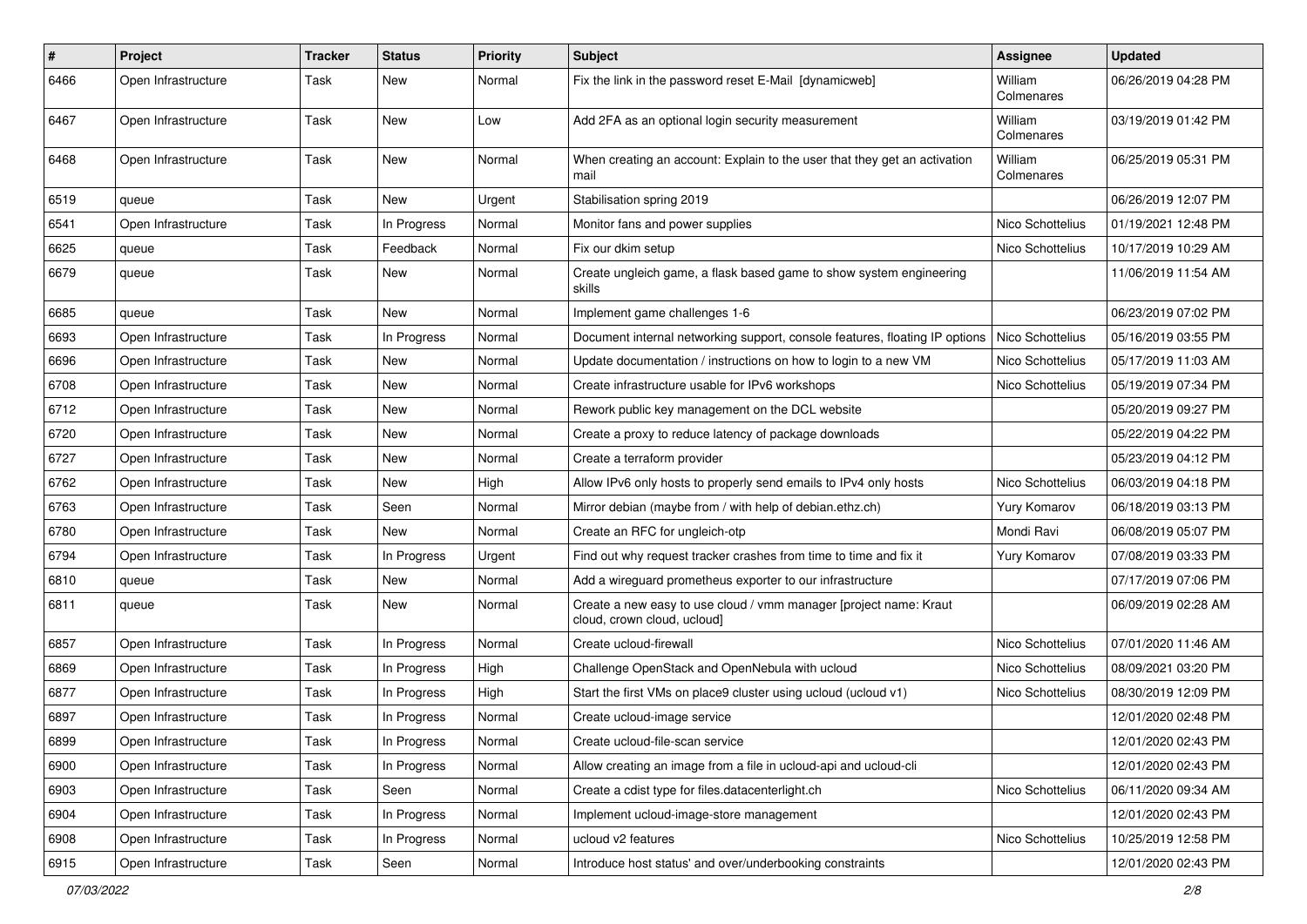| $\vert$ # | Project                              | <b>Tracker</b> | <b>Status</b> | <b>Priority</b> | Subject                                                                                       | Assignee         | <b>Updated</b>      |
|-----------|--------------------------------------|----------------|---------------|-----------------|-----------------------------------------------------------------------------------------------|------------------|---------------------|
| 6919      | Open Infrastructure                  | Task           | New           | Normal          | Define incident / downtime notification channels and reaction times                           | Nico Schottelius | 07/02/2019 07:18 PM |
| 6931      | Open Infrastructure                  | Task           | In Progress   | Normal          | ucloud-host                                                                                   | Nico Schottelius | 09/28/2019 04:35 PM |
| 6980      | Open Infrastructure                  | Task           | New           | Normal          | Research and publish how we deal / have to deal with court orders and<br>foreign authorities  | Sanghee Kim      | 07/19/2019 12:12 PM |
| 6981      | queue                                | Task           | New           | Normal          | Add encryption/signing of messages into RT (support.ungleich.ch)                              |                  | 07/18/2019 11:13 AM |
| 6989      | Open Infrastructure                  | Task           | Seen          | Normal          | Research LEETSPEAK websites                                                                   | Jason Kim        | 07/22/2019 11:30 AM |
| 6995      | Open Infrastructure                  | Task           | New           | Normal          | ucloud-pay v1: Implement payment support into ucloud                                          |                  | 07/24/2019 05:39 PM |
| 6996      | Open Infrastructure                  | Task           | New           | Normal          | ucloud-pay v2: add support for retrieving payments from ZKB                                   |                  | 07/24/2019 05:40 PM |
| 7009      | Open Infrastructure                  | Task           | In Progress   | Normal          | Find out why Alpine Linux hangs at boot when it does not have a link on a<br>device with dhcp | Nico Schottelius | 07/30/2019 08:02 PM |
| 7010      | Open Infrastructure                  | Task           | Waiting       | Normal          | Fix Alpine Linux installer to support serial && push it upstream                              |                  | 06/11/2020 09:35 AM |
| 7015      | ipv6                                 | Task           | In Progress   | Normal          | Create a decentralised, global display based on IPv6                                          | Nico Schottelius | 07/31/2019 07:54 PM |
| 7023      | Swiss School of Digital<br>Education | Task           | New           | Normal          | Create logo and register brand in Switzerland                                                 | Sanghee Kim      | 08/01/2019 10:48 PM |
| 7033      | Open Infrastructure                  | Task           | <b>New</b>    | Normal          | [dynamicweb] Payment fails without a proper message                                           |                  | 08/07/2019 06:20 PM |
| 7044      | Open Infrastructure                  | Task           | New           | Normal          | Document IPv6 only NAT64 enabled client network issues                                        | Nico Schottelius | 08/13/2019 10:47 AM |
| 7053      | Open Infrastructure                  | Task           | New           | Normal          | Make nodejs/npm work on IPv6 only hosts                                                       |                  | 08/16/2019 10:52 AM |
| 7086      | Open Infrastructure                  | Task           | New           | Normal          | [dynamicweb]Expose password reset option in the user dashboard                                | Sanghee Kim      | 08/26/2019 02:29 PM |
| 7087      | Open Infrastructure                  | Task           | New           | Normal          | [dynamicweb] Remove password in email and replace it with a link to set it<br>via dashboard   |                  | 08/26/2019 01:57 PM |
| 7089      | Open Infrastructure                  | Task           | <b>New</b>    | Normal          | [dynamicweb] Implement 2FA in dynamicweb with ungleich-otp                                    | Mondi Ravi       | 08/26/2019 01:59 PM |
| 7117      | Open Infrastructure                  | Task           | New           | Normal          | Make ungleich-otp better usable for the public                                                | Nico Schottelius | 09/05/2019 01:55 PM |
| 7122      | Open Infrastructure                  | Task           | Resolved      | Normal          | Setup production etcd cluster in place6                                                       | Nico Schottelius | 01/19/2021 12:48 PM |
| 7125      | Open Infrastructure                  | Task           | Feedback      | Normal          | Implement "ordering" and "products" with ucloud                                               | Nico Schottelius | 09/28/2019 04:36 PM |
| 7135      | Open Infrastructure                  | Task           | Seen          | Normal          | Monitor nginx status codes in prometheus                                                      | Jin-Guk Kwon     | 10/04/2019 03:37 PM |
| 7136      | Open Infrastructure                  | Task           | Seen          | Normal          | Create Git submodules                                                                         | Jin-Guk Kwon     | 10/04/2019 03:37 PM |
| 7138      | Open Infrastructure                  | Task           | In Progress   | Normal          | Nico's open / next points for ucloud                                                          | Nico Schottelius | 10/06/2019 07:22 AM |
| 7153      | Open Infrastructure                  | Task           | In Progress   | Normal          | Experiment with full routing tables                                                           | Nico Schottelius | 09/17/2019 05:24 PM |
| 7174      | Open Infrastructure                  | Task           | In Progress   | Normal          | Port the current blog's design to lektor (staticcms)                                          | Mondi Ravi       | 10/03/2019 03:18 AM |
| 7178      | Open Infrastructure                  | Task           | In Progress   | Normal          | Replace routers: router1.place5, router2.place5, router1.place6,<br>router2.place6            | Nico Schottelius | 08/09/2021 03:19 PM |
| 7179      | Open Infrastructure                  | Task           | Waiting       | Normal          | Add Slowdown/Cooldown in TOTP verification/serializer                                         | Nico Schottelius | 09/30/2019 11:51 AM |
| 7184      | Open Infrastructure                  | Task           | Feedback      | Normal          | Create a mailing list for maintenance notifications                                           | Sanghee Kim      | 10/18/2019 08:16 PM |
| 7185      | Open Infrastructure                  | Task           | Seen          | Normal          | Setup network monitoring system on new off-site VPS                                           | Nico Schottelius | 06/11/2020 09:36 AM |
| 7186      | Open Infrastructure                  | Task           | New           | Normal          | Add support for general VPN including IPv4                                                    | Sanghee Kim      | 01/13/2020 06:37 PM |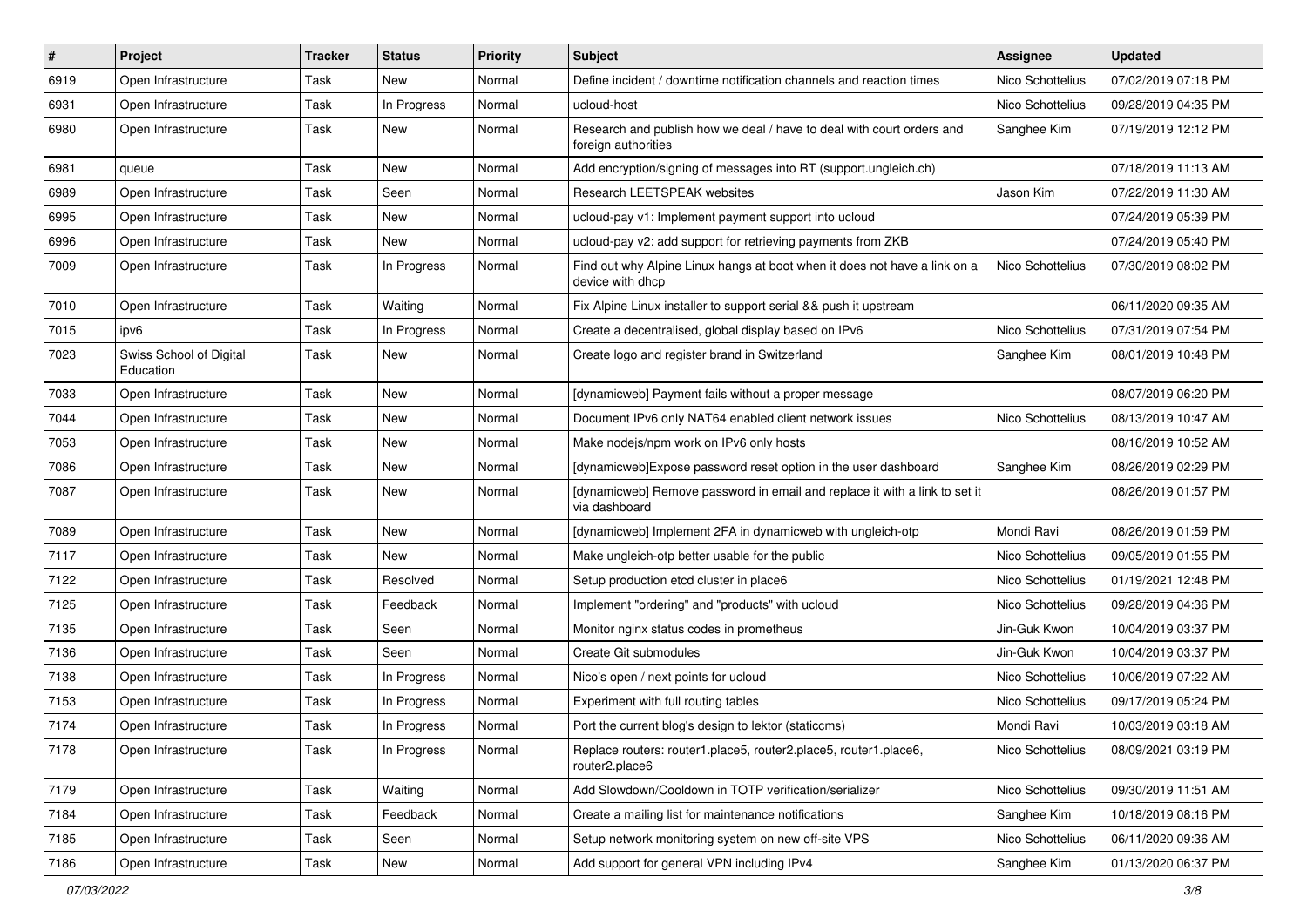| $\vert$ # | Project                 | <b>Tracker</b> | <b>Status</b> | <b>Priority</b> | Subject                                                                                     | <b>Assignee</b>  | <b>Updated</b>      |
|-----------|-------------------------|----------------|---------------|-----------------|---------------------------------------------------------------------------------------------|------------------|---------------------|
| 7187      | Open Infrastructure     | Task           | Resolved      | Normal          | Configure prometheus blackbox exporter to monitor heise.de via IPv4 and<br>IP <sub>v6</sub> | Nico Schottelius | 01/19/2021 12:48 PM |
| 7190      | Open Infrastructure     | Task           | Seen          | Normal          | Add mdadm monitoring via prometheus                                                         | Jin-Guk Kwon     | 10/04/2019 03:36 PM |
| 7201      | Open Infrastructure     | Task           | In Progress   | Normal          | Test BGP based virtual ip                                                                   | Nico Schottelius | 10/03/2019 04:30 PM |
| 7205      | Open Infrastructure     | Task           | In Progress   | Normal          | Try 1: Installing ucloud on Arch Linux                                                      | Nico Schottelius | 10/10/2019 07:37 PM |
| 7206      | Open Infrastructure     | Task           | In Progress   | Normal          | Create ucloud page under ungleich.ch/ucloud                                                 | Nico Schottelius | 10/10/2019 06:41 PM |
| 7207      | Open Infrastructure     | Task           | Feedback      | Normal          | Change/add etcd backend to ungleich-otp and rename it to uotp                               | Nico Schottelius | 10/09/2019 12:17 PM |
| 7229      | Open Infrastructure     | Task           | New           | Normal          | Make _letsencrypt_nginx_cert to work on alpine                                              |                  | 10/14/2019 12:23 PM |
| 7242      | Open Infrastructure     | Task           | In Progress   | Normal          | Test active-active IPv6/IPv4 configurations on routers                                      | Nico Schottelius | 10/20/2019 05:10 PM |
| 7249      | Open Infrastructure     | Task           | Seen          | Normal          | Merge ucloud components into one repository                                                 | Nico Schottelius | 10/25/2019 12:50 PM |
| 7278      | Open Infrastructure     | Task           | In Progress   | Normal          | Define how networking works in ucloud                                                       | Nico Schottelius | 10/31/2019 09:19 AM |
| 7284      | Open Infrastructure     | Task           | In Progress   | Normal          | router1.place6 phase back in                                                                | Nico Schottelius | 06/15/2020 11:04 AM |
| 7285      | Open Infrastructure     | Task           | In Progress   | Normal          | Flows to implement and do document for go live (parent)                                     | Nico Schottelius | 08/09/2021 03:20 PM |
| 7287      | Open Infrastructure     | Task           | New           | Normal          | Flow 2: As a user I want to order an IPv6 only VM (via cli) (existing OS)                   |                  | 12/01/2020 02:43 PM |
| 7288      | Open Infrastructure     | Task           | <b>New</b>    | Normal          | Flow 3: As a user I want to order a VM with my own OS (IPv6 only)                           |                  | 12/01/2020 02:43 PM |
| 7289      | Open Infrastructure     | Task           | New           | Normal          | Flow 4: As a user I want to have a dualstack reachable VM                                   |                  | 12/01/2020 02:43 PM |
| 7290      | Open Infrastructure     | Task           | New           | Normal          | Flow 5: as a user I want to map an IPv4 address to another VM                               |                  | 12/01/2020 02:43 PM |
| 7291      | Open Infrastructure     | Task           | <b>New</b>    | Normal          | Flow 6: as a sysadmin I want to know / install all requirements                             | Nico Schottelius | 11/02/2019 12:53 AM |
| 7292      | Open Infrastructure     | Task           | New           | Normal          | Flow 7: as a sysadmin I want to be able to migrate VMs                                      |                  | 12/01/2020 02:43 PM |
| 7293      | Open Infrastructure     | Task           | New           | Normal          | Flow 8: As a user I want to be able to order a new network and use it                       |                  | 12/01/2020 02:43 PM |
| 7294      | Open Infrastructure     | Task           | <b>New</b>    | Normal          | Flow 9: as a user I want to have an overview of my spendings and bills                      | Mondi Ravi       | 11/02/2019 12:59 AM |
| 7295      | Open Infrastructure     | Task           | New           | Normal          | Flow 10: as a sysadmin, I want to be able to see statistics                                 |                  | 12/01/2020 02:43 PM |
| 7341      | hack4glarus-2019-winter | Task           | New           | Normal          | Port ucloud to OpenBSD                                                                      |                  | 11/28/2019 01:45 PM |
| 7342      | hack4glarus-2019-winter | Task           | New           | Normal          | Create an RFC for adding DoT and DoH options to IPv6 router<br>advertisements               |                  | 11/28/2019 01:45 PM |
| 7343      | hack4glarus-2019-winter | Task           | <b>New</b>    | Normal          | Create an automated routing daemon (IPv6)                                                   |                  | 11/28/2019 01:51 PM |
| 7344      | hack4glarus-2019-winter | Task           | New           | Normal          | Create a matrix/mattermost bridge to chat.ungleich.ch and a cdist type for it               |                  | 11/28/2019 03:36 PM |
| 7346      | hack4glarus-2019-winter | Task           | New           | Normal          | Create an OpenBSD ucloud image                                                              |                  | 11/28/2019 03:37 PM |
| 7347      | hack4glarus-2019-winter | Task           | New           | Normal          | Create an Alpine ucloud image                                                               |                  | 11/28/2019 03:38 PM |
| 7348      | hack4glarus-2019-winter | Task           | New           | Normal          | Create a devuan ucloud image                                                                |                  | 11/28/2019 03:38 PM |
| 7349      | hack4glarus-2019-winter | Task           | New           | Normal          | Create a wifi bridge from Diesbach to Luchsingen                                            |                  | 11/28/2019 03:39 PM |
| 7350      | hack4glarus-2019-winter | Task           | New           | Normal          | Add automatic / scheduled configuration support to cdist                                    |                  | 11/28/2019 03:41 PM |
| 7352      | hack4glarus-2019-winter | Task           | New           | Normal          | Find a way to update mikrotik routers in IPv6 only networks                                 |                  | 11/28/2019 04:01 PM |
| 7354      | hack4glarus-2019-winter | Task           | New           | Normal          | Create a NAT4664 PoC                                                                        |                  | 11/28/2019 10:56 PM |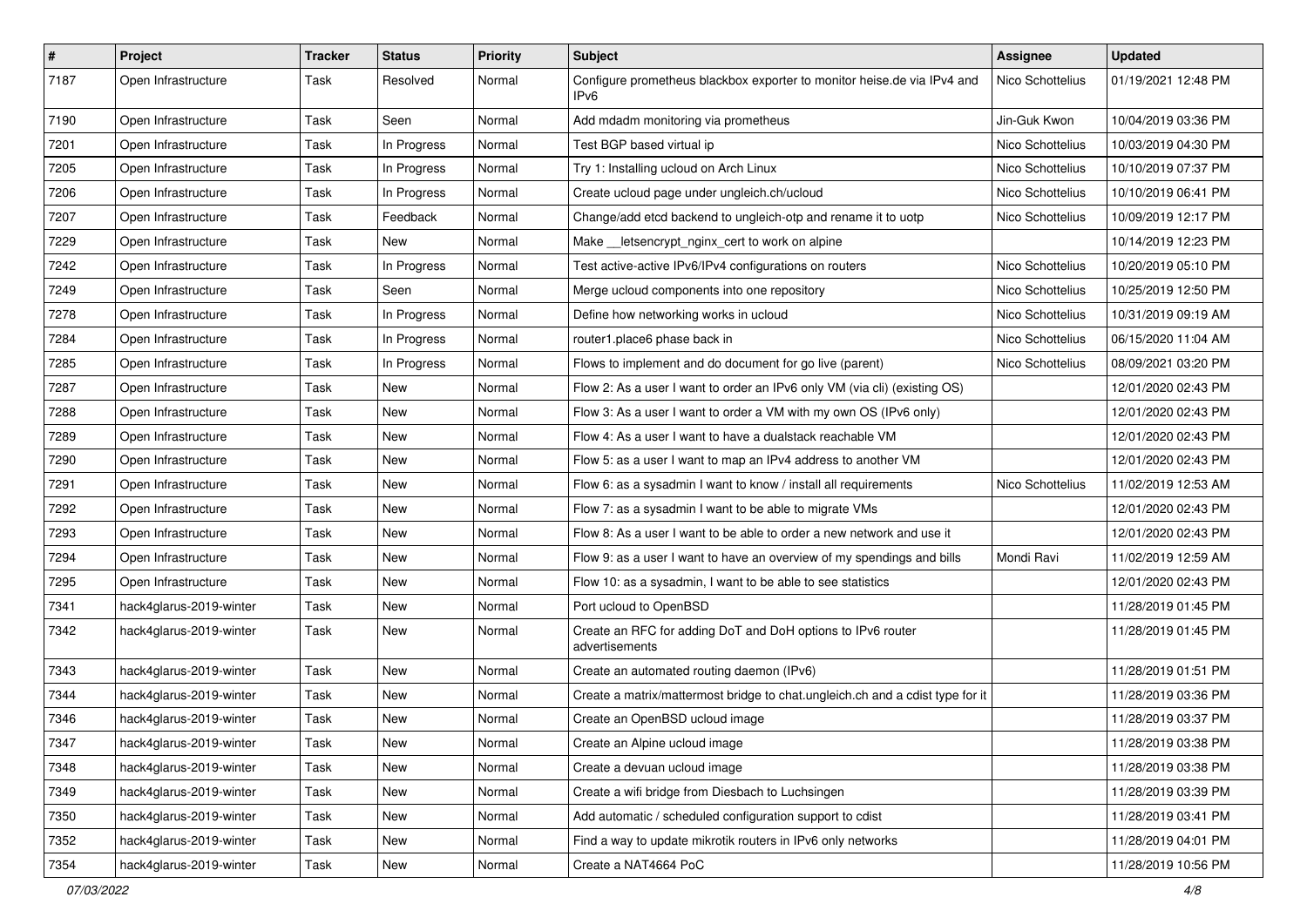| $\vert$ # | Project                              | <b>Tracker</b> | <b>Status</b> | <b>Priority</b> | Subject                                                                               | <b>Assignee</b>        | <b>Updated</b>      |
|-----------|--------------------------------------|----------------|---------------|-----------------|---------------------------------------------------------------------------------------|------------------------|---------------------|
| 7356      | hack4glarus-2019-winter              | Task           | New           | Normal          | Provide the most awesome self hosted apps                                             |                        | 11/29/2019 12:37 AM |
| 7358      | hack4glarus-2019-winter              | Task           | New           | Normal          | Compare mastodon servers && create cdist manifest of the easier one                   |                        | 11/29/2019 11:18 AM |
| 7359      | hack4glarus-2019-winter              | Task           | New           | Normal          | Define how to properly use docker in ipv6 only networks                               |                        | 11/29/2019 04:34 PM |
| 7366      | hack4glarus-2019-winter              | Task           | In Progress   | Normal          | Finish the first levels of the ungleich-game                                          | Den Ivanov             | 12/03/2019 11:00 PM |
| 7367      | hack4glarus-2019-winter              | Task           | New           | Normal          | Setup ARM64 IPv6 only netbooting                                                      |                        | 11/29/2019 11:57 AM |
| 7368      | hack4glarus-2019-winter              | Task           | New           | Normal          | Setup an ARM64 virtualisation server with alpine                                      |                        | 11/29/2019 11:58 AM |
| 7371      | hack4glarus-2019-winter              | Task           | In Progress   | Normal          | mozilla iot                                                                           | David Hasselhoff       | 11/30/2019 08:18 PM |
| 7376      | hack4glarus-2019-winter              | Task           | In Progress   | Normal          | Packer+Vagrant for OpenBSD (cont'd)                                                   | Philipp Buehler        | 12/01/2019 11:41 AM |
| 7378      | hack4glarus-2019-winter              | Task           | In Progress   | Normal          | Document / explore on how to sensibly run docker with a /64                           |                        | 11/30/2019 09:47 PM |
| 7381      | hack4glarus-2019-winter              | Task           | Resolved      | Normal          | Monitor lorawan temperature sensors with prometheus $+$ grafana                       |                        | 11/30/2019 09:46 PM |
| 7382      | hack4glarus-2019-winter              | Task           | Waiting       | Normal          | Monitoring at a different level (BPF/Suricata/Cilium)                                 | <b>Philipp Buehler</b> | 12/01/2019 11:40 AM |
| 7385      | hack4glarus-2019-winter              | Task           | New           | Normal          | Create a new service named "ipv6" that offers in ipv6 networkservices                 |                        | 11/30/2019 02:03 PM |
| 7387      | hack4glarus-2019-winter              | Task           | <b>New</b>    | Normal          | Create an iPXE binary WITHOUT ipv4 support (only IPv6)                                |                        | 11/30/2019 05:56 PM |
| 7397      | hack4glarus-2019-winter              | Task           | New           | Normal          | Create a script to create a net-bootable alpine image                                 |                        | 11/30/2019 11:29 PM |
| 7398      | hack4glarus-2019-winter              | Task           | New           | Normal          | Add more Search Engines to I CopyScan                                                 | Martin Vögeli          | 12/01/2019 11:46 AM |
| 7399      | hack4glarus-2019-winter              | Task           | New           | Normal          | presentations hack4glarus 2019 winter                                                 |                        | 12/01/2019 03:56 PM |
| 7401      | Open Infrastructure                  | Task           | New           | Normal          | Create ucloud package for python/alpine                                               |                        | 12/01/2020 02:43 PM |
| 7402      | Open Infrastructure                  | Task           | Feedback      | Normal          | Reproduce issues in ucloud-pay                                                        | Mondi Ravi             | 12/05/2019 12:22 PM |
| 7403      | Open Infrastructure                  | Task           | New           | Normal          | Create customer friendly guide for ucloud                                             |                        | 12/01/2020 02:43 PM |
| 7405      | ipv6                                 | Task           | In Progress   | Normal          | Explore IPv6 compatible IoT devices                                                   | Nico Schottelius       | 12/02/2019 04:09 PM |
| 7427      | Open Infrastructure                  | Task           | In Progress   | Normal          | Rough draft to support console on our VMs                                             | Jin-Guk Kwon           | 01/13/2020 03:13 AM |
| 7456      | Open Infrastructure                  | Task           | New           | Normal          | Prototype support for IPv6 only mail servers                                          | Nico Schottelius       | 12/10/2019 05:04 PM |
| 7503      | Open Infrastructure                  | Task           | New           | Normal          | Create script to create new / updated OpenBSD image for OpenNebula                    |                        | 02/10/2021 09:11 AM |
| 7504      | Open Infrastructure                  | Task           | New           | Low             | Document OpenNebula image creation                                                    |                        | 02/10/2021 09:10 AM |
| 7507      | Open Infrastructure                  | Task           | New           | Low             | Monitor upstream releases / security advisories                                       |                        | 12/19/2019 07:41 PM |
| 7521      | Swiss School of Digital<br>Education | Task           | New           | Low             | Add IPv6 course offer                                                                 | Sanghee Kim            | 12/21/2019 03:15 PM |
| 7523      | ipv6                                 | Task           | New           | Normal          | TCP/UDP Services supported by IP4-to-IP6 incoming proxy and NAT64<br>outgoing gateway | Moris Jones            | 01/05/2020 04:02 PM |
| 7544      | Open Infrastructure                  | Task           | New           | Normal          | Write "beginner's guide" for datacenterlight customers                                |                        | 02/10/2021 09:07 AM |
| 7546      | Open Infrastructure                  | Task           | In Progress   | Normal          | VM Security based on LDAP accounts                                                    | Mondi Ravi             | 01/01/2020 05:49 PM |
| 7552      | Open Infrastructure                  | Task           | In Progress   | Normal          | Add some non-critical traffic to router1.place6                                       | Nico Schottelius       | 01/02/2020 12:47 PM |
| 7561      | Open Infrastructure                  | Task           | In Progress   | Normal          | Update mystrom switches to support IPv6 only networks                                 | Nico Schottelius       | 01/03/2020 05:35 PM |
| 7566      | ipv6                                 | Task           | Feedback      | Normal          | Outgoing SMTP smarthost                                                               | Nico Schottelius       | 01/10/2020 09:44 PM |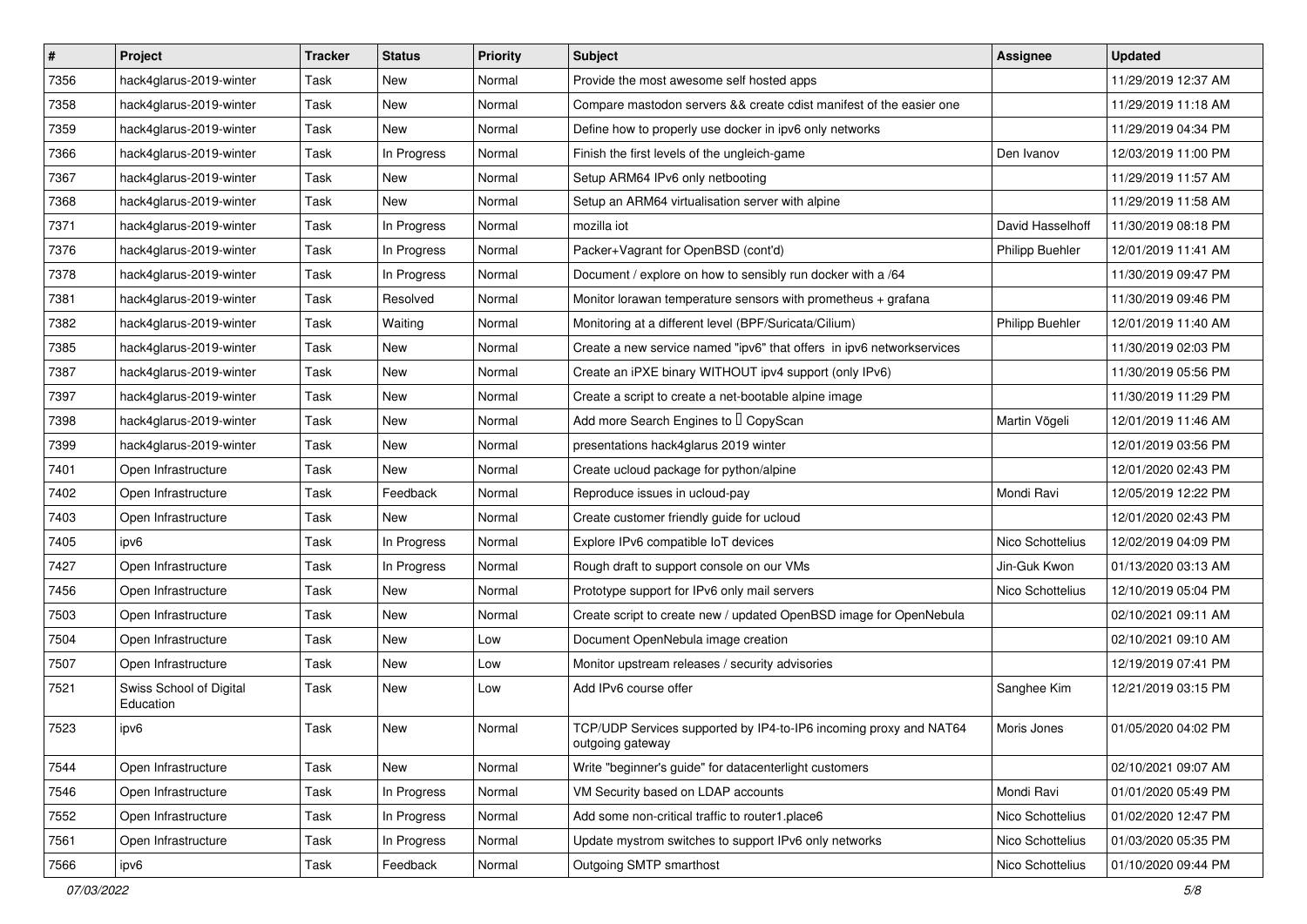| $\sharp$ | Project                              | <b>Tracker</b> | <b>Status</b> | <b>Priority</b> | Subject                                                                           | <b>Assignee</b>    | <b>Updated</b>      |
|----------|--------------------------------------|----------------|---------------|-----------------|-----------------------------------------------------------------------------------|--------------------|---------------------|
| 7568     | ipv6                                 | Task           | New           | Normal          | Incoming SMTP IPv4 proxy                                                          | Nico Schottelius   | 01/31/2022 01:09 PM |
| 7569     | ipv6                                 | Task           | New           | Normal          | IPv6 only DNS                                                                     | Nico Schottelius   | 01/05/2020 04:12 PM |
| 7570     | ipv6                                 | Task           | Seen          | Normal          | Add more questions and answers to official FAQ                                    | Sanghee Kim        | 01/08/2020 11:29 AM |
| 7573     | ipv6                                 | Task           | New           | Normal          | Spamlike message filtering                                                        | Nico Schottelius   | 01/06/2020 12:15 PM |
| 7574     | ipv6                                 | Task           | New           | Normal          | Create and setup VM for prototype Smarthost                                       | Nico Schottelius   | 01/06/2020 12:19 PM |
| 7601     | Open Infrastructure                  | Task           | Seen          | Normal          | Setup an SSH jump host                                                            |                    | 02/10/2021 09:04 AM |
| 7604     | Open Infrastructure                  | Task           | In Progress   | Normal          | Find out why ciara2 was not automatically detected to be offline                  | Nico Schottelius   | 01/13/2020 07:30 PM |
| 7629     | Open Infrastructure                  | Task           | New           | Normal          | Add referral link system in dynamicweb (DCL, IPv6OnlyHosting etc)                 | <b>Ahmed Bilal</b> | 01/20/2020 09:27 AM |
| 7649     | Open Infrastructure                  | Task           | In Progress   | Normal          | Sketch a VM backup & restore                                                      | <b>Ahmed Bilal</b> | 01/31/2020 07:16 PM |
| 7650     | Open Infrastructure                  | Task           | New           | Normal          | Synchronise opennebula VMs with etcd                                              | Nico Schottelius   | 01/31/2020 07:13 PM |
| 7654     | Open Infrastructure                  | Task           | New           | Normal          | Get VMs info from Opennebula and save it in etcd                                  | <b>Ahmed Bilal</b> | 01/28/2020 10:36 AM |
| 7688     | Open Infrastructure                  | Task           | In Progress   | Normal          | Disable rp_filter on router2.place5 (alpine sets =1 on .all and .default)         | Nico Schottelius   | 02/04/2020 05:28 PM |
| 7689     | Open Infrastructure                  | Task           | Seen          | Normal          | Update certbot on several VMs                                                     | Nico Schottelius   | 01/19/2021 12:48 PM |
| 7704     | ipv6                                 | Task           | In Progress   | Normal          | Regular vendor pings (1x/month) for IPv6 compatibility                            | Nico Schottelius   | 02/08/2020 08:25 PM |
| 7757     | Open Infrastructure                  | Task           | Seen          | Normal          | opennebula incorrectly re-uses vncs ports                                         | Nico Schottelius   | 02/19/2020 02:28 PM |
| 7761     | Open Infrastructure                  | Task           | In Progress   | Immediate       | uncloud v2                                                                        | Nico Schottelius   | 12/18/2021 09:14 PM |
| 7777     | Open Infrastructure                  | Task           | Resolved      | Normal          | <b>Create Documentation of Nextcloud</b>                                          | Nico Schottelius   | 01/19/2021 12:48 PM |
| 7876     | Open Infrastructure                  | Task           | In Progress   | Normal          | UI/UX improvement suggestions for matrix                                          | Nico Schottelius   | 05/09/2020 06:32 PM |
| 7890     | Open Infrastructure                  | Task           | In Progress   | Normal          | test conntrack sync                                                               | Jin-Guk Kwon       | 03/31/2020 01:17 PM |
| 7893     | Open Infrastructure                  | Task           | <b>New</b>    | Normal          | Remove TLS 1.0 and TLS 1.1 from our webhostings                                   |                    | 03/31/2020 12:21 PM |
| 7898     | Swiss School of Digital<br>Education | Task           | In Progress   | Normal          | Organise first Django course (1 week)                                             | Nico Schottelius   | 06/15/2020 05:06 PM |
| 7930     | Open Infrastructure                  | Task           | Waiting       | Normal          | Monitoring LAN in place6                                                          |                    | 02/10/2021 09:26 AM |
| 7937     | Open Infrastructure                  | Task           | New           | Normal          | Estimate the effort to create matrix web client; create minimum sample            |                    | 12/01/2020 02:49 PM |
| 7953     | Open Infrastructure                  | Task           | New           | Normal          | Normalize user management                                                         |                    | 05/02/2020 11:23 AM |
| 8069     | Open Infrastructure                  | Task           | Waiting       | Normal          | Investigate potential bottleneck on storage/CEPH at DCL                           |                    | 05/29/2020 09:02 AM |
| 8094     | ipv6                                 | Task           | In Progress   | Normal          | Test ubiquiti UAP-AC-Lite, UAP-AC-LR and UAP-AC-Pro-Gen2 in IPv6<br>only networks | Nico Schottelius   | 05/31/2020 06:40 PM |
| 8111     | Open Infrastructure                  | Task           | In Progress   | Normal          | Monitor unbound nodes                                                             |                    | 02/10/2021 09:21 AM |
| 8129     | Open Infrastructure                  | Task           | In Progress   | Normal          | Phase in AS207996 for place6                                                      | Nico Schottelius   | 06/08/2020 11:05 AM |
| 8176     | Open Infrastructure                  | Task           | Seen          | Normal          | Verify/update our HSTS, SPF and starttls settings                                 | Nico Schottelius   | 06/16/2020 02:52 PM |
| 8201     | Open Infrastructure                  | Task           | New           | Normal          | Setup our own NTP pool                                                            |                    | 02/10/2021 09:20 AM |
| 8202     | Open Infrastructure                  | Task           | New           | Normal          | ceph upstream: ask for one more digit in ceph -s                                  |                    | 02/10/2021 09:20 AM |
| 8235     | ipv6                                 | Task           | In Progress   | Normal          | Fix software to bind on IPv6 by default                                           | Nico Schottelius   | 06/29/2020 10:39 PM |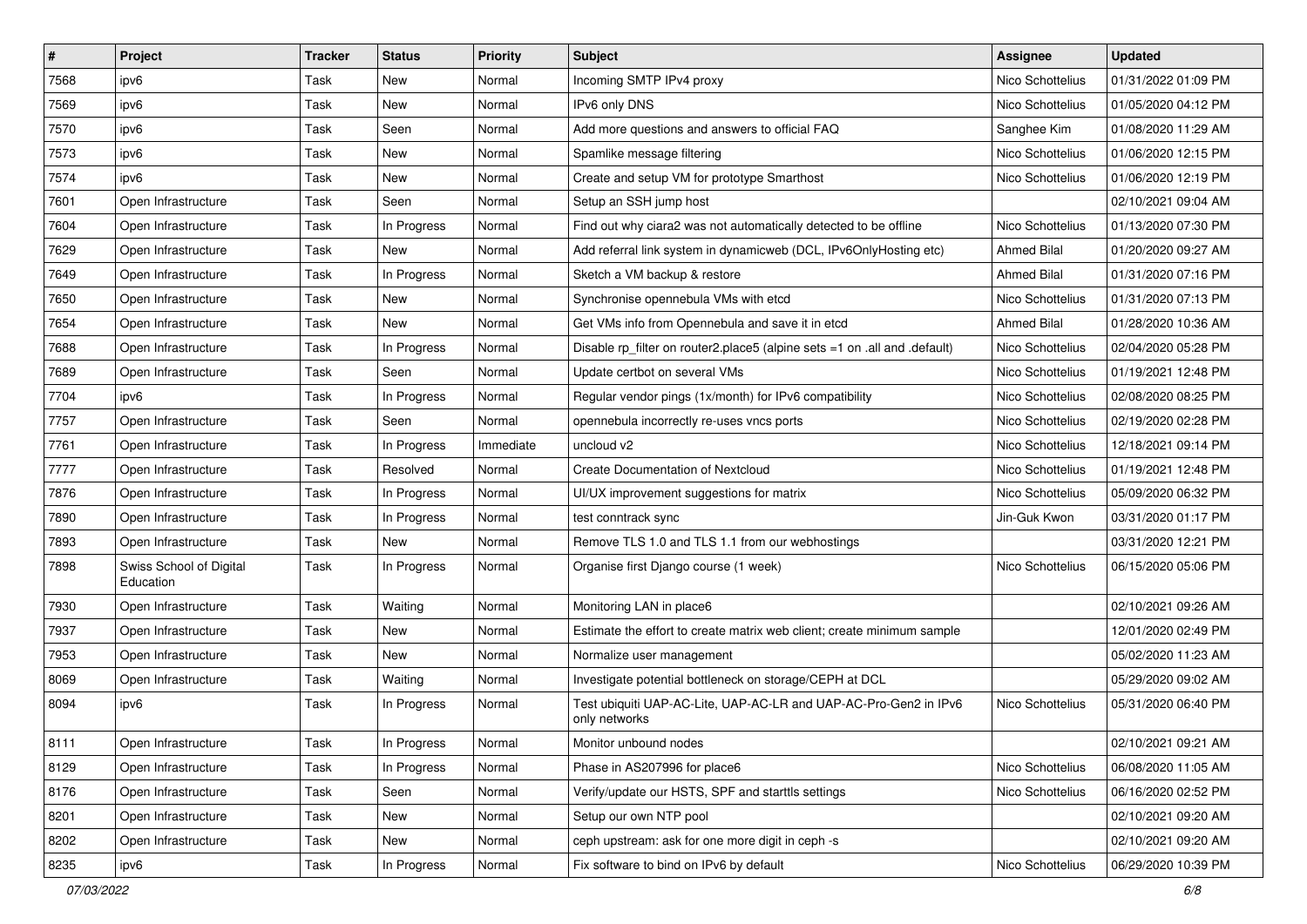| $\pmb{\sharp}$ | Project                              | <b>Tracker</b> | <b>Status</b> | <b>Priority</b> | <b>Subject</b>                                                                                               | <b>Assignee</b>  | <b>Updated</b>      |
|----------------|--------------------------------------|----------------|---------------|-----------------|--------------------------------------------------------------------------------------------------------------|------------------|---------------------|
| 8236           | ipv6                                 | Task           | New           | Normal          | Modify python3 -m http.server to bind to IPv6 by default                                                     | Mondi Ravi       | 06/29/2020 10:45 PM |
| 8237           | ipv6                                 | Task           | New           | Normal          | Modify flask to bind on IPv6 by default                                                                      | Nico Schottelius | 06/29/2020 10:41 PM |
| 8238           | ipv6                                 | Task           | New           | Normal          | Modify nodejs to bind on IPv6 by default                                                                     | Nico Schottelius | 06/29/2020 10:42 PM |
| 8298           | Swiss School of Digital<br>Education | Task           | New           | Normal          | Promote the first django course that happens on 27th of July                                                 | Sanghee Kim      | 07/17/2020 10:50 AM |
| 8421           | Open Infrastructure                  | Task           | In Progress   | Normal          | Setup matrix voyager bot for ungleich                                                                        | Nico Schottelius | 09/06/2020 05:56 PM |
| 8447           | Open Infrastructure                  | Task           | In Progress   | Normal          | Deploy POC IPv6 cluster on DCL (v202009)                                                                     | Nico Schottelius | 09/15/2020 10:24 PM |
| 8536           | Open Infrastructure                  | Task           | Feedback      | Normal          | Add Ubuntu 20.10 Support to DCL                                                                              | Sanghee Kim      | 10/26/2020 03:13 PM |
| 8537           | Open Infrastructure                  | Task           | New           | Normal          | Check whether we can support DNS wildcard with our ipv4/ipv6 proxy                                           | Jin-Guk Kwon     | 10/26/2020 01:38 PM |
| 8651           | Open Infrastructure                  | Task           | Seen          | Normal          | Implement floating IPs                                                                                       | Jin-Guk Kwon     | 11/28/2020 08:33 PM |
| 8670           | Open Infrastructure                  | Task           | New           | Normal          | Turn "temper" into an openwrt upstream package                                                               |                  | 07/29/2021 08:15 PM |
| 8687           | Open Infrastructure                  | Task           | In Progress   | Normal          | Adjust django-hosting to run on Alpine Linux                                                                 | Nico Schottelius | 12/15/2020 11:20 AM |
| 8689           | Open Infrastructure                  | Task           | New           | Normal          | Test q-in-q multiple vlans with mikrotik <-> Linux                                                           |                  | 12/07/2021 12:48 AM |
| 8716           | Open Infrastructure                  | Task           | New           | Normal          | Checkout support for RNG pass through / help to VMs                                                          |                  | 12/16/2020 12:53 PM |
| 8916           | Open Infrastructure                  | Task           | In Progress   | Normal          | Add DNS over TLS or HTTP support in DCL                                                                      | Nico Schottelius | 02/18/2021 04:21 PM |
| 9091           | Swiss School of Digital<br>Education | Task           | In Progress   | Normal          | Create, market and launch "Basic IPv6 Routing" Course                                                        | Nico Schottelius | 04/02/2021 06:47 PM |
| 9294           | Swiss School of Digital<br>Education | Task           | <b>New</b>    | Normal          | Create plan for hosting Christian Folini and team                                                            | Sanghee Kim      | 05/06/2021 03:09 PM |
| 9401           | Open Infrastructure                  | Task           | <b>New</b>    | Normal          | Building an IPv6 only Matrix network                                                                         | Nico Schottelius | 06/07/2021 08:10 PM |
| 9468           | Open Infrastructure                  | Task           | In Progress   | Normal          | Test helm kube-prometheus-stack                                                                              | Nico Schottelius | 07/01/2021 04:00 PM |
| 9487           | Open Infrastructure                  | Task           | In Progress   | Normal          | Migrate our ceph clusters into rook                                                                          | Nico Schottelius | 07/08/2021 11:35 PM |
| 9516           | Open Infrastructure                  | Task           | New           | Normal          | Add proxy protocol support for IPv4<->IPv6 proxies to enable client IP<br>information pass through           | Nico Schottelius | 07/17/2021 07:43 PM |
| 9624           | Open Infrastructure                  | Task           | Seen          | Normal          | [user request] Add support for email hosting                                                                 | Nico Schottelius | 08/09/2021 03:23 PM |
| 9648           | Swiss School of Digital<br>Education | Task           | In Progress   | Normal          | Organise OWASP event / Christian Folini (2021-10-2330)                                                       | Nico Schottelius | 08/19/2021 12:27 PM |
| 9649           | Swiss School of Digital<br>Education | Task           | Waiting       | Normal          | <b>Rent Bus</b>                                                                                              | Nico Schottelius | 08/19/2021 12:21 PM |
| 9650           | Swiss School of Digital<br>Education | Task           | In Progress   | Normal          | Organise food                                                                                                | Nico Schottelius | 08/19/2021 12:24 PM |
| 10091          | Open Infrastructure                  | Task           | In Progress   | Normal          | SBC router / board evaluation 2022                                                                           | Nico Schottelius | 12/31/2021 11:01 PM |
| 10238          | ipv6                                 | Task           | Waiting       | Normal          | ipv6-only DNS setup is misleading and misconfigured                                                          | Nico Schottelius | 01/31/2022 01:36 PM |
| 10239          | ipv6                                 | Task           | New           | Normal          | Recursive DNS, visible on IPv4, acting as a proxy to enable visibility of<br>data from IPv6 only DNS servers |                  | 01/31/2022 01:49 PM |
| 10411          | Open Infrastructure                  | Task           | In Progress   | Normal          | Migrate ula.ungleich.ch into Kubernetes and upgrade it to latest Django                                      | Nico Schottelius | 03/19/2022 07:46 PM |